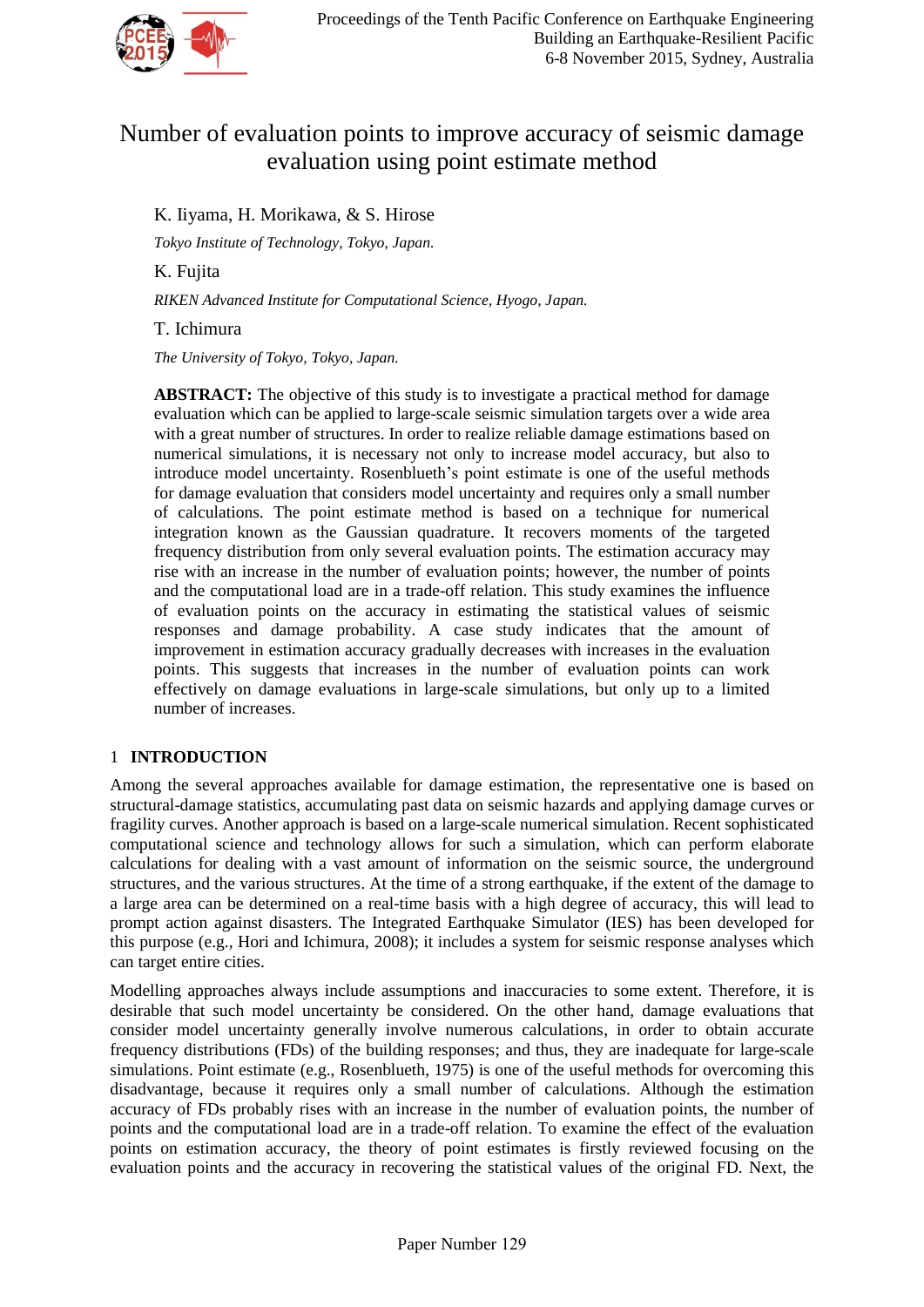statistical values of the seismic response are estimated by the point estimate (PE) method for a large number of buildings, and the changes in characteristics of the statistical values are examined with the evaluation points. Finally, the structural damage is evaluated based on the exceedance probability (EP) calculated from the cumulative distribution (CD) of the seismic responses, introducing the Gram-Charlier expansion as the probability density function (PDF) and utilizing the statistical values obtained from the PE. Employing the Monte Carlo method (MCM) as a reference, the number of evaluation points required to improve the accuracy of the seismic damage evaluation is discussed.

### 2 **POINT ESTIMATE**

# 2.1 **Evaluation points for Rosenblueth's point estimate**

Let *X* and *Y* indicate an uncertain building property and the corresponding response of the building, respectively. Then, *Y* is a function of *X*,  $Y=g(X)$ , where *X* is a random variable with a probability density function,  $p(X)$ . Function  $g(X)$  is unknown, but can be approximated by polynomials.

Rosenblueth's point estimate approximates the low-order moments of *Y* using some evaluation points  $X_i$  and corresponding weights  $P_i$ , as follows:

$$
E[Y^{k}] \cong \sum_{i=1}^{m} P_{i} \cdot Y_{i}^{k} = \sum_{i=1}^{m} P_{i} \cdot g^{k}(X_{i}) \quad \text{for } m=1,2,... \tag{1}
$$

where *m* is the number of evaluation points.  $P_i$  and  $X_i$  are selected to recover the statistics of *X*. For instance, in the case of a two-point estimate,  $P_i$  and  $X_i$  ( $i=1, 2$ ) can be obtained from the following four equations:

$$
\sum_{i=1}^{m} P_i = 1, \quad \sum_{i=1}^{m} P_i X_i = \mu_X, \quad \sum_{i=1}^{m} P_i (X_i - \mu_X)^2 = \sigma_X^2, \quad \sum_{i=1}^{m} P_i (X_i - \mu_X)^3 = \nu_X \sigma_X^3,
$$
 (2)

where  $\mu_X$ ,  $\sigma_X$ , and  $\nu_X$  are the mean, the standard deviation, and the skewness of  $p_X(X)$ , respectively. Since Rosenblueth's explanation for  $X_i$  and  $P_i$  was not detailed and seems to be intuitive, Christian et al. (1999) explained the method by introducing the following numerical integration technique known as the Gaussian quadrature:

$$
\int_{-\infty}^{\infty} g(x) p(x) dx \approx \sum_{i=1}^{m} p_i g(x_i).
$$
 (3)

They revealed that the  $X_i$  and  $P_i$  of Rosenblueth's method correspond to integration point  $x_i$  and corresponding weight  $p_i$ , respectively, of the Gaussian quadrature. With respect to the necessity for Eq. (2), as the condition for recovering the moments of *Y*, Miller et al.'s method is also easy to understand (Miller et al., 1983). Equation (3) has equality when the order of polynomial  $g(x)$  is less than or equal to 2*m*-1 and can be rewritten as

$$
\int_{-\infty}^{\infty} (a_0 + a_1 x + ... + a_k x^k) p(x) dx = \sum_{i=1}^{m} p_i (a_0 + a_1 x_i + ... + a_k x^k) \quad \text{for } k \le 2m - 1.
$$
 (4)

This equation clearly satisfies all coefficients  $a_k$  if we make the moments of discrete point  $x_i$  equal the moments of the original distribution. Thus, the criterion for Eq. (4) becomes

$$
E[x^k] = \sum_{i=1}^{m} p_i x_i^k \quad \text{for } k \le 2m - 1.
$$
 (5)

Since the left side of Eq. (4) is  $E[g(x)]$  itself, Eqs. (4) and (5) indicate that when integration points  $x_i$ are selected to recover the moments of *x*,  $\mu$ <sup>*y*</sup> =  $E[g(x)]$  can be obtained as the expectation value using only less than or equal to  $2m-1$  of the  $x_i$  and the corresponding weights  $p_i$ .

Furthermore, PE recovers the high-order moments of a polynomial, *Y*=*g*(*X*), using *m* integration points of the Gaussian quadrature. This can be understood from the approach reviewed in the next section.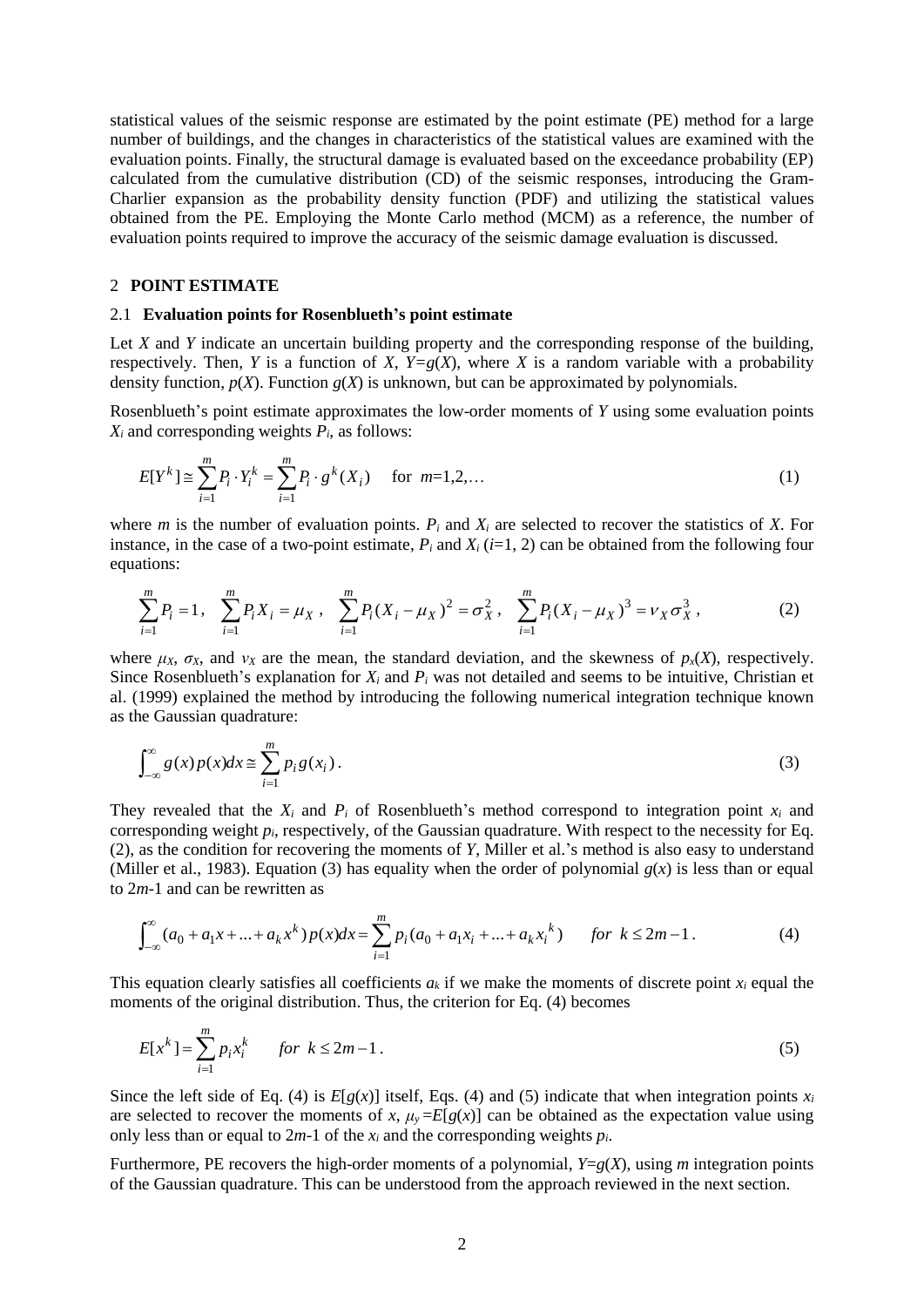#### 2.2 **Number of evaluation points and accuracy of recovered moments**

In order to understand the relation between the number of evaluation points and the accuracy of the recovered statistics in more detail, we review a part of Hong (1998)'s explanation. The *k*th-order central moment of *X* is

$$
M_k = \int_{-\infty}^{\infty} (x - \mu_x)^k p(x) dx,
$$
\n(6)

where  $\mu_x$  is the mean of *x*. Let the polynomial  $g(x)$  represent the Taylor expansion around  $\mu_x$  as

$$
g(x) = g(\mu_x) + \sum_{i=1}^{\infty} \frac{1}{i!} g^{(i)}(\mu_x) (x - \mu_x)^i.
$$
 (7)

Then, the expected value for *Y* is represented by

$$
\mu_{y} = E[g(X)] = \int_{-\infty}^{\infty} g(x) p(x) dx = g(\mu_{X}) + \sum_{i=1}^{\infty} \frac{1}{i!} g^{(i)}(\mu_{x}) M_{i}.
$$
\n(8)

Using the *i*th evaluation point,  $x_i$ , written by  $x_i = \mu_x + \xi_i \sigma_x (i=1,2,...)$ , and considering Eq. (7), the left side of Eq. (1) for  $k = 1$  is given by

$$
\sum_{k=1}^{m} p_k g(x_k) = g(\mu_x) \sum_{k=1}^{m} p_k + \sum_{i=1}^{\infty} \frac{1}{i!} g^{(i)}(\mu_x) \left( \sum_{k=1}^{m} p_k \xi_k^i \right) \sigma_x^i.
$$
\n(9)

To approximate the exact mean value for  $\mu_y$  by Eq. (9), we can match the first 2*m* terms on the right side of Eqs. (8) and (9).

$$
\sum_{k=1}^{m} p_k \xi_k^i = M_i / \sigma_x^i = \lambda_{x,i} \quad \text{for } i = 0, \dots, 2m - 1 \,.
$$
 (10)

From the above 2*m* equations for each *i*, unknown parameters  $p_k$  and  $\zeta_k$  ( $k=1,...,m$ ) can be obtained. Then, the first-order moment of *Y* is given from Eqs. (8) and (9) as

$$
E[Y] = \mu_Y = \sum_{k=1}^{m} p_k g(x_k) + \sum_{i=2m}^{\infty} \frac{1}{i!} g^{(i)}(\mu_X)(\lambda_{X,i} - \sum_{k=1}^{m} p_k \xi_k^i) \sigma_X^i
$$
(11)

If  $g(x)$  is the  $(2m-1)$ <sup>th</sup>-order polynomial,  $g^{(i)}(\mu_x)$  is equal to zero and PE gives an exact solution for  $\mu_x$ . In addition, Eq. (11) indicates that the estimation error will increase with standard deviation  $\sigma_x$  for a larger-order polynomial. The second-order moment is given by

$$
E[Y^{2}] = \sum_{k=1}^{m} p_{k} g^{2}(x_{k}) + 2g(\mu_{x}) \sum_{i=2m}^{\infty} \frac{1}{i!} g^{(i)}(\mu_{x}) (\lambda_{x,i} - \sum_{k=1}^{m} p_{k} \xi_{k}^{i}) \sigma_{x}^{i}
$$
  
+ 
$$
\sum_{i}^{\infty} \sum_{j}^{\infty} \frac{1}{i!} \frac{1}{j!} g^{(i)}(\mu_{x}) g^{(j)}(\mu_{x}) (\lambda_{x,i+j} - \sum_{k=1}^{m} p_{k} \xi_{k}^{i+j}) \sigma_{x}^{i+j} \quad (i+j \ge 2m) .
$$
 (12)

Similarly, the *n*th-order moment includes the term with the *n*th power of  $g^{(i)}(\mu_x)$ . Therefore, the exact solution for the *n*th-order moment can be obtained if  $g(x)$  is less than the  $(2m/n)$ th-order. Thus, if the function of interest,  $g(x)$ , has a complex form, an increase in evaluation points  $X_i$  is effective for recovering the higher moments of *Y*. In addition, care must be taken as the estimation accuracy for the second-order central moment,  $\sigma_Y^2 = E[Y^2] - \mu_Y^2$ , may become less than that for the second-order moment,  $E[Y^2]$ , when the estimation accuracy for  $\mu_Y$  decreases.

### 3 **DAMAGE EVALUATION USING POINT ESTIMATE**

PE recovers the statistical values for *Y*, as described in a previous section. However, the information is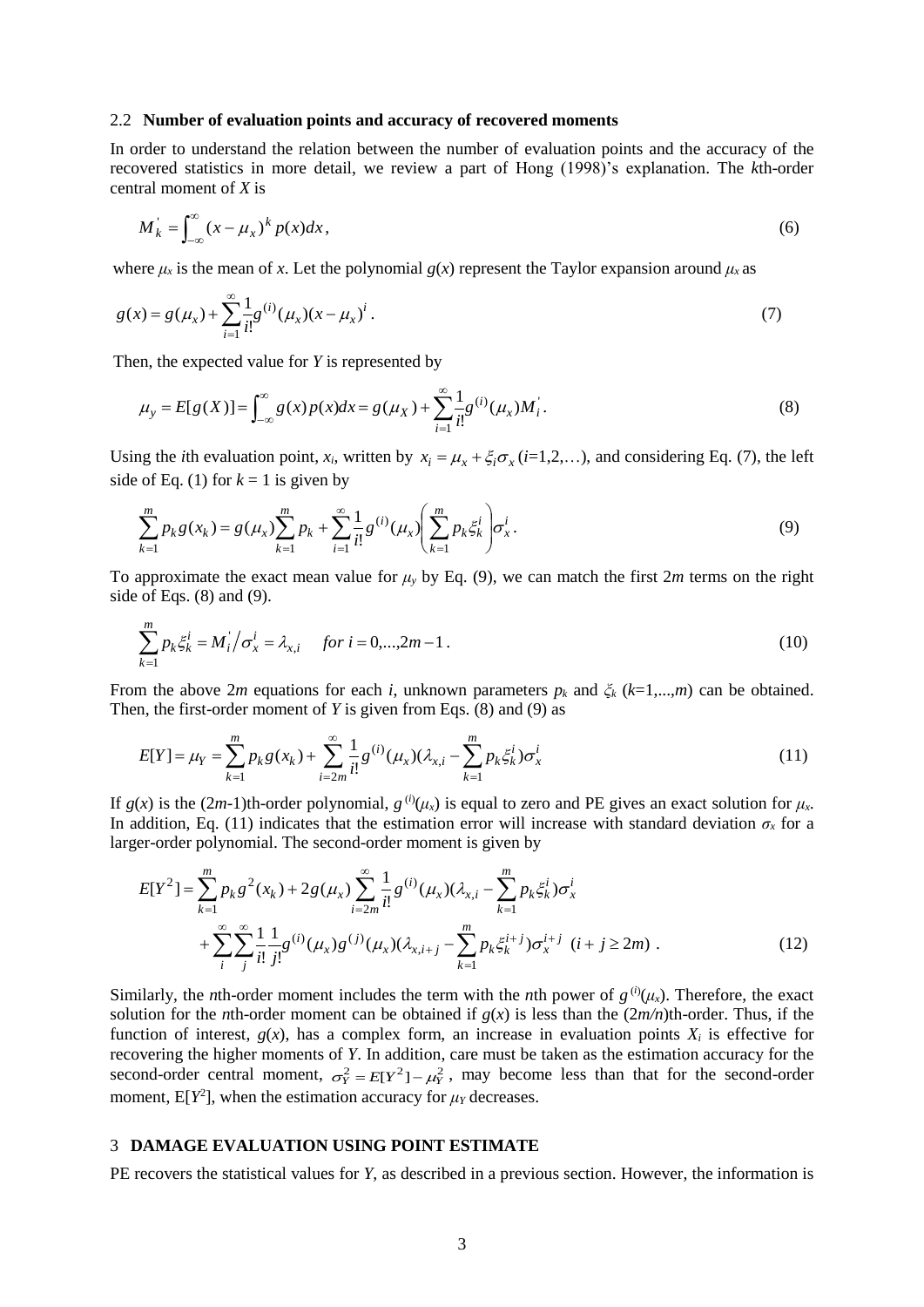not enough to evaluate the damage probability. Therefore, this study employs a PDF which can approximate the FD of *Y* using the high-order statistics obtained by PE.

This study applies the Gaussian distribution to the PDF of stochastic variable *X* in the numerical study. Hence, the Gaussian-related distribution function is applied as the PDF with respect to *Y*. There are representative PDFs, such as the normal or the lognormal distributions. However, they use only the first two-order central moments (mean and variance). To take higher-order moments into account, the Gram-Charlier expansion (GCE) is applied here. Nakajima and Morikawa (2009) proposed the use of GCE as the PDF of the building response using statistics obtained by three point estimates, and showed the applicability of GCE with PE to non-linear problems. GCE is represented by

$$
p(y) = \left[1 + \frac{c_3}{6\sigma^3}h_3(\frac{y - \mu_Y}{\sigma_Y}) + \frac{c_4}{24\sigma^4}h_4(\frac{y - \mu_Y}{\sigma_Y}) + \dots\right] \phi(\frac{y - \mu_Y}{\sigma_Y})
$$
(13)

where  $\phi$  represents the normal probability distribution and  $h_k(y)$  is the *k*th order Hermite polynomial which can evaluate a shift from the normal probability distribution.

$$
h_k(y) = e^{\frac{y^2}{2}} \left( -\frac{d}{dy} \right)^k e^{-\frac{y^2}{2}}.
$$
 (14)

where  $c_n$  is the *n*th-order cumulant which can be determined from the *n*th-order moment,  $m_n$ , given as the expected value of function  $p(y)$ .

$$
m_n = \int_{-\infty}^{\infty} y^n p(y) dy
$$
 (15)

From an engineering viewpoint, this study takes the fourth-order Hermite polynominal in Eq. (13), that is, only  $h_3(y)$  and  $h_4(y)$  are considered. Then, moment  $m_n$ ,  $n \le 4$ , is employed.

The EP for a value of  $\theta$  for the *i*th building can be evaluated from the CD of  $p(y)$  as follows:

$$
EP_{\theta,i} = 1.0 - \int_{-\infty}^{\theta} p_i(y) dy \qquad (0 \le EP_{\theta,i} \le 1)
$$
 (16)

To validate the estimation accuracy of this method using PE, the Monte Carlo method (MCM) is also employed as a reference and the results are compared.

# 4 **APPLICATION TO LARGE-SCALE SEISMIC SIMULATION**

#### 4.1 **Problem settings**

Using the IES code, nonlinear analyses (time interval of 0.0005 s) by the multi-degree-of-freedom (MDOF) shear spring model were performed by targeting 7,348 buildings, the number of stories (Ns) of each one being from one to 37. Inputting the El Centro earthquake to a depth of -50 m from the ground surface, the acceleration waves on the ground surface are calculated by a one-dimensional amplification analysis considering the ground structure under each building. Rayleigh damping is applied as the viscous damping matrix, considering a damping factor of 2.0 or 3.0% for the first and second modes. The damping factor is selected according to the building classification.

#### 4.2 **Model uncertainty and analytical case**

Since the intention of this study is to evaluate a method for damage evaluation using PE itself, rather than a damage evaluation of a specified area, the simplest building model is used. Mass and story stiffness are set to be independent of the story, and story stiffness is modeled by a normal bilinear model. The bilinear model has strong non-linearity and it probably leads the shape of  $g(X)$  to be more complex than general models, e.g., the tri-linear model. Model uncertainty is given to yield story drift angle  $\theta$ <sup>*y*</sup> and is set at  $p(X)$  so as to follow the Gaussian distribution  $\varphi(\mu_X, \sigma_X)$ , as shown in Fig. 1. Analytical cases are prepared, as shown in Table 1, for each set of  $\mu_x$  and coefficient of variation (COV) for  $\theta$ <sup>*y*</sup>. (The standard deviation is  $\sigma_x = \mu_x \times \text{COV}$ .) The damage to the buildings in this study is evaluated by a maximum story drift angle, *θmax*.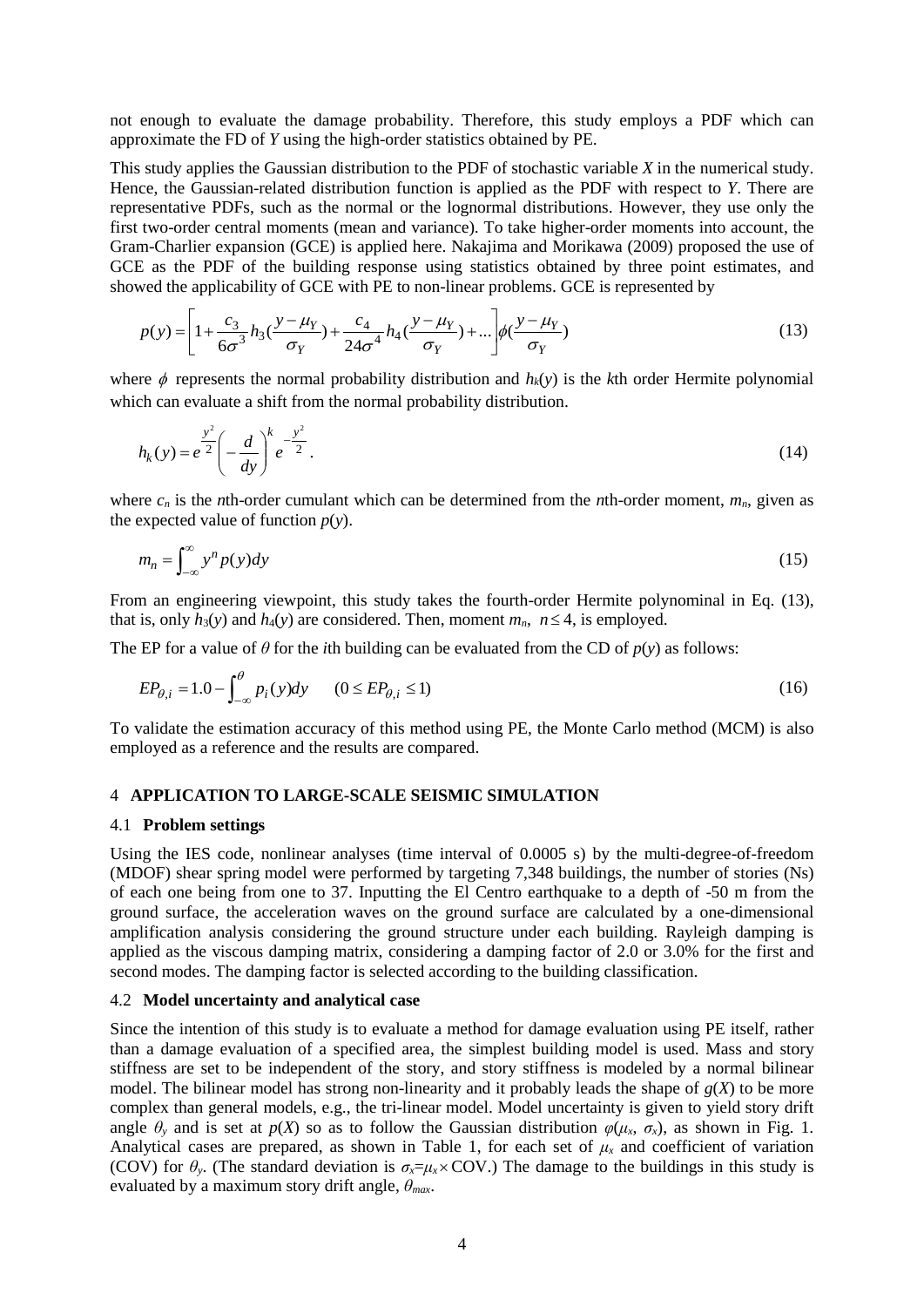

(a) Stiffness model with stochastic variable (b) PDF of *θ<sup>y</sup>*

**Figure 1. Uncertainty of building properties**

#### **Table 1. Analytical cases**

| <b>Property</b><br>of $\theta y$ A1 | Case | Case<br>$\mathbf{A2}$                                           | Case<br>A3 | Case<br>- B1 | Case<br>B2    | Case<br><b>B3</b> | <b>Case</b><br>C1 | <b>Case</b><br>C2 | Case  |
|-------------------------------------|------|-----------------------------------------------------------------|------------|--------------|---------------|-------------------|-------------------|-------------------|-------|
| mean $\mu_X$                        |      | $1/200$ $1/200$ $1/200$ $1/150$ $1/150$ $1/150$ $1/100$ $1/100$ |            |              |               |                   |                   |                   | 1/100 |
| COV                                 | 0.1  | 0.2                                                             | 0.3        | 0.1          | $0.2^{\circ}$ | 0.3               | 0.1               | 0.2               |       |

\*COV: Coefficient of variation

# 4.3 **Setting of evaluation points**

To examine the influence of the number of evaluation points on the damage estimation, we apply 3, 5,..., 15 evaluation points to each calculation case. When  $p(X=\theta_y)$  is normal distribution  $\varphi(0, \sigma_X)$ , Eq. (3) results in the Gauss-Hermite quadrature after an integral transformation. Then, the table of integration points  $x_i$  and the corresponding weight  $p_i$  for  $i \leq 20$  for the Gauss-Hermite quadrature provided by Salzer and Capuano (1952) can be used. Since  $x_i > 0$  is necessary in this study,  $x_i$  is reset to a minimum value of  $0.002$  if the  $x_i$  is equal to or less than zero. Hereafter, each point estimate is represented by "3PE", "5PE",…, "15PE".

# 4.4 **Estimation of statistics and errors**

As for the results for PE, the general properties of *θmax* obtained by MCM are shown in Table 2 for each case. Here, subscript *k* indicates the building number  $(k = 1, \ldots, 7348)$ , and subscripts *ave* and \_*std* represent the average and the standard deviations for all the buildings, respectively. For reference, the level of ductility calculated by  $\mu_{Yk\ qve}/\mu_X$  is noted in brackets. The table indicates that  $\theta_{max}$  tends to generally be "Case  $C >$  Case  $B >$  Case A". In addition, the standard deviation becomes large with COV, except for Cases B2 and B3.

| <b>Properties</b>                                                            | <b>Case</b><br>A1 | <b>Case</b><br>A2 | Case<br>A3 | Case<br>B1 | Case<br>B2 | Case<br>B3 | <b>Case</b><br>C1 | Case<br>C2 | Case<br>C3 |
|------------------------------------------------------------------------------|-------------------|-------------------|------------|------------|------------|------------|-------------------|------------|------------|
| $\mu_{Yk\_ave}$                                                              | 0.020             | 0.019             | 0.019      | 0.022      | 0.022      | 0.019      | 0.028             | 0.028      | 0.027      |
|                                                                              | (4.0)             | (3.8)             | (3.8)      | (4.4)      | (4.4)      | (3.8)      | (5.6)             | (5.6)      | (5.4)      |
| $\mu_{Yk \, std}$                                                            | 0.0128            | 0.0123            | 0.0119     | 0.0123     | 0.0123     | 0.0123     | 0.0147            | 0.0141     | 0.0136     |
| $\sigma_{Yk \; ave}$                                                         | 0.0027            | 0.0035            | 0.0043     | 0.0031     | 0.0044     | 0.0035     | 0.0040            | 0.0053     | 0.0062     |
| $\sigma_{Yk$ std                                                             | 0.0016            | 0.0019            | 0.0022     | 0.0018     | 0.0023     | 0.0019     | 0.0025            | 0.0029     | 0.0032     |
| $divided$ by $\mu$ .<br>$\cdot$ the value is the average $\mu_{\rm m}$<br>*( |                   |                   |            |            |            |            |                   |            |            |

**Table 2. General properties of frequency distribution of**  $\theta_{max}$  **for 7348 buildings** 

): the value is the average  $\mu_{Yk\_ave}$  divided by  $\mu_X$ 

As an example of the results, the accuracy of the first three-order moments (*m*1, *m*2, and *m*3 ), estimated by PE, are shown in Fig. 2. The figure presents a comparison between 3PE and 9PE for Case C1. Totally, the moments for PE approximately correspond to those for MCM, and their correlations are high. The minimum correlation coefficients among the nine cases are 0.973 and 0.995 for 3PE and 9PE, respectively, as shown in Table 3. Although the accuracy of the moment estimation for 9PE is better than that for 3PE, there seems to be no large difference.

In contrast, the accuracy of the second-order central moment *σ<sup>Y</sup>* for 3PE, 7PE, and 13PE is shown in Fig. 3. As noted in section 2.2 (Eqs. (12) and (13)), the accuracy of  $\sigma_Y$  is not high because the small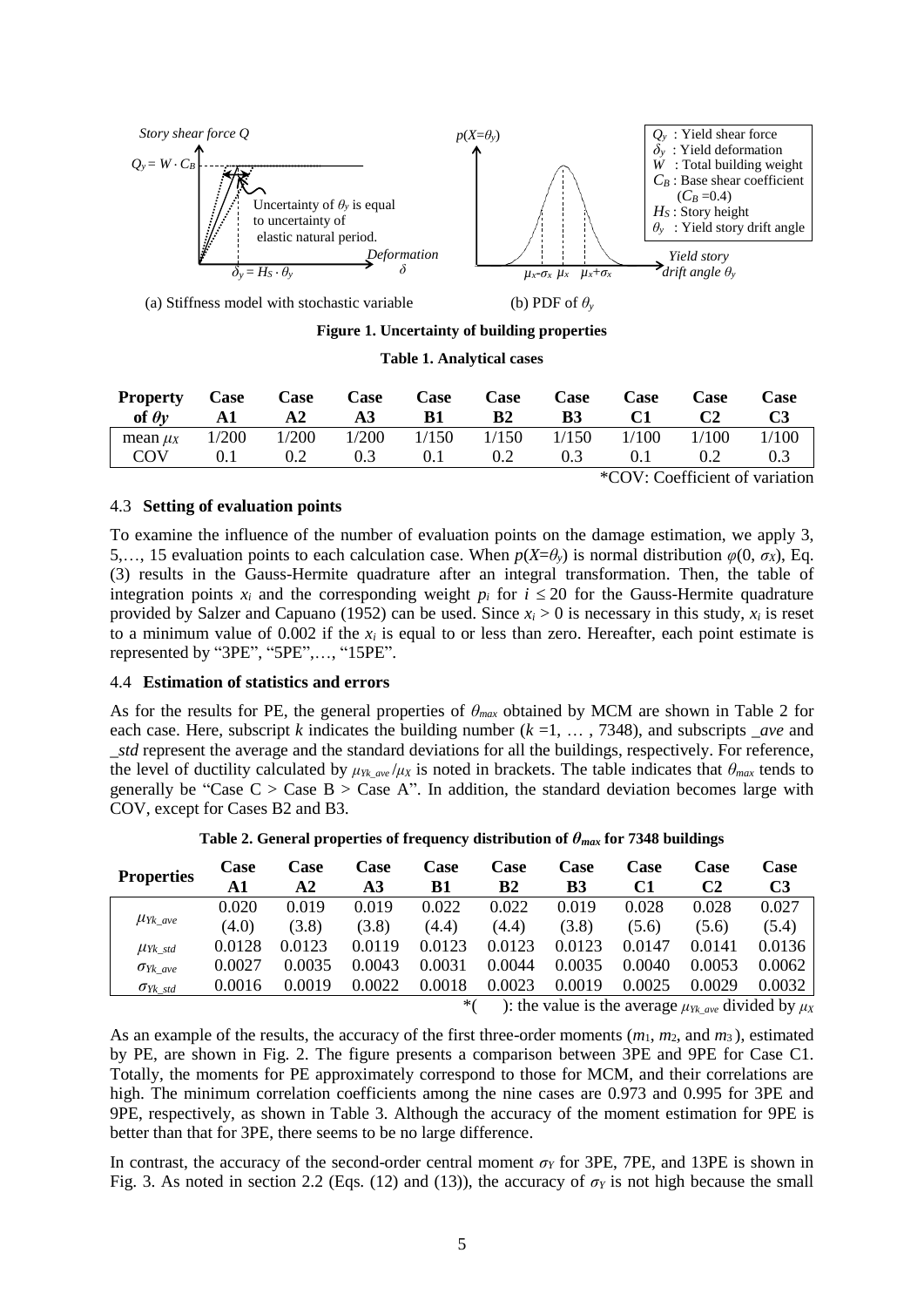

**Figure 2. Comparison of estimation accuracy of moments of** *θmaxi* **between two kinds of PEs (Case C1): (a)** *m***1, (b)** *m***2, and (c)** *m***<sup>3</sup>**



**Figure 3. Estimation accuracy of second-order central moment of** *θmaxi* **for three kinds of PEs (Case C1): (a) 3PE, (b) 7PE, and (c) 11PE**







estimation errors for  $m_1$  and  $m_2$  directly influence it. Therefore, the correlation coefficient for  $\sigma_Y$ becomes less than that for the moments, as shown in Table 3. Not only the moments, but also the central moments are used to estimate PDF by GC, and it is desirable that the accuracy of both be as high as possible. However, the effectiveness of the increase in evaluation points is also clear according to Fig. 3. Figure 4 shows the changes in error in the estimation of statistics  $\mu_Y$  and  $\sigma_Y$  with the number of evaluation points. The figure indicates that with a greater number of evaluation points, the accuracy of the estimation of the statistics will be higher. In addition, the change seems to be exponential-like and approximately becomes small from 7PE or 9PE. This also indicates that the effectiveness of increasing the number of evaluation points is high around seven or nine points in this study.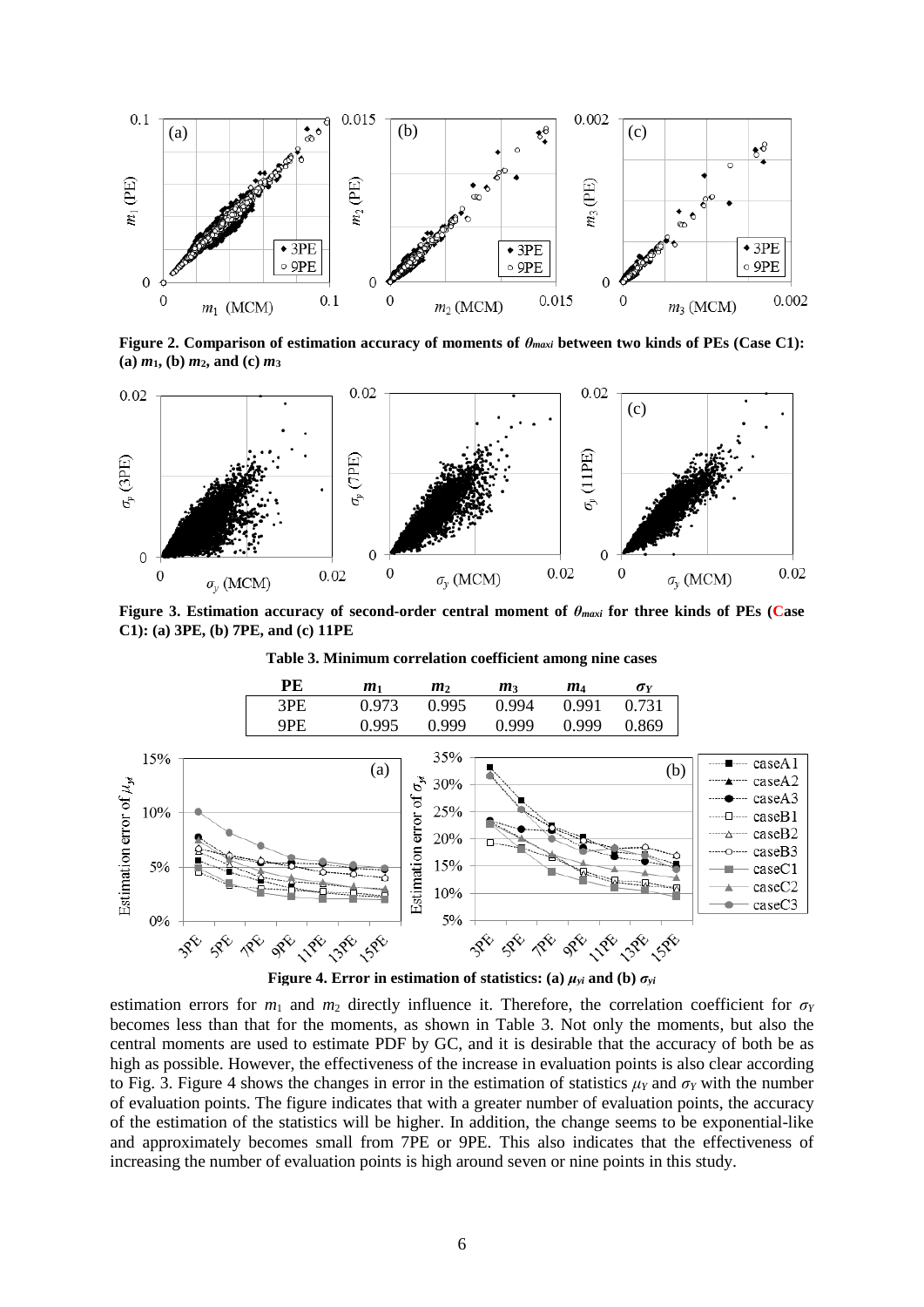#### 4.5 **Estimation of exceedance probability and accuracy**

Using the statistics obtained in the previous section,  $EP_{\theta,i}$ , which represents a probability and exceeds a targeted maximum story drift angle  $\theta$  for the *i*-th building, is calculated from Eq. (17) for  $\theta = 1/100$  and 1/50. Hereafter, "GC3", "GC5",…, "GC15" represent the results obtained from the Gram-Charlier expansions for 3PE, 5PE,..., 15PE, respectively. Figures 5 and 6 show the comparison of EP<sub>1/100,*i*</sub> and EP<sub>1/50,*i*</sub> for Case A1. From these figures, the estimation accuracy of the exceedance probability greatly improves with an increase in the number of evaluation points for both  $EP_{1/100,i}$  and  $EP_{1/50,i}$  in this case.

The rate which indicates that the estimation error does not exceed 10% is calculated for all cases by

$$
R_{\theta, err \le 10\%} = N_{\theta, err \le 10\%} / N_b \qquad (\theta = 1/100, 1/50)
$$

where  $N_b$  is the number of buildings ( $N_b$ =7348) and  $N_{\theta, err \le 10\%}$  is the number of *i* which satisfies the following inequalities for each *θ*.

$$
EP_{\theta_{i}}(MCM) - 0.1 \le EP_{\theta_{i}}(GC) \le EP_{\theta_{i}}(MCM) + 0.1
$$
 for  $i = 1,...,Nb$ 

Figure 7 presents the changes in rates  $R_{1/100,err \le 10\%}$  and  $R_{1/50,err \le 10\%}$  with the number of evaluation points. Most cases show that the accuracy of the damage evaluation rises with an increase in the number of evaluation points. However, the amount of improvement in accuracy also falls with an increase in the number of evaluation points. The tendency is likely to become stronger when the estimation accuracy is extremely low. These results indicate that an increase in the number of evaluation points of only several numbers will effectively bring about high estimation accuracy for the damage evaluations based on point estimates with the Gram-Charlier expansion.



**Figure 5. Comparison of exceedance probabilities EP1/100,***<sup>i</sup>* **(Case A1 ): (a) GC3, (b) GC7, and (c) GC11**



**Figure 6. Comparison of exceedance probabilities EP1/50,***<sup>i</sup>* **(Case A1 ): (a) GC3, (b) GC7, and (c) GC11**